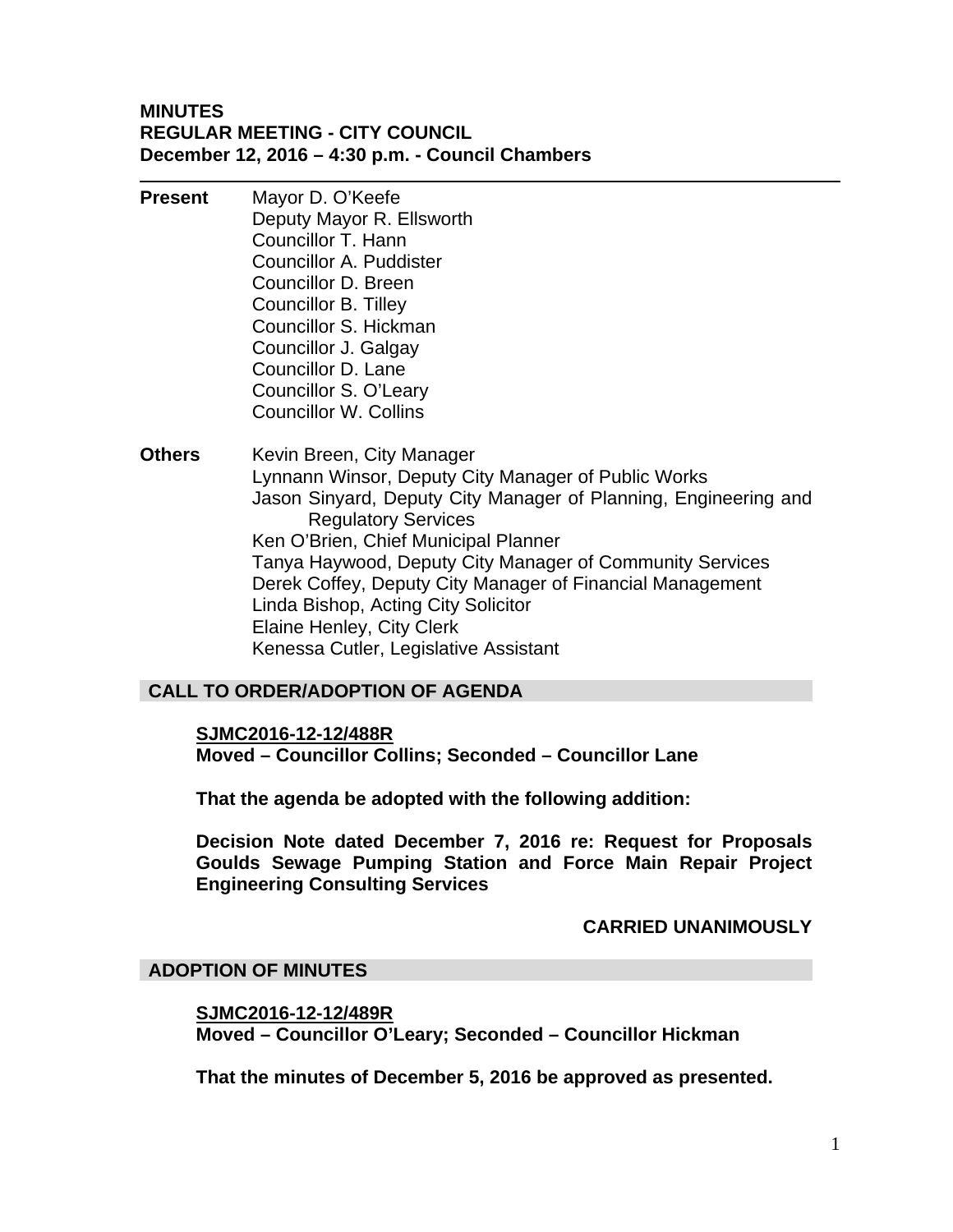# **CARRIED UNANIMOUSLY**

#### **BUSINESS ARISING FROM THE MINUTES**

#### **NOTICES PUBLISHED**

Council considered the following notices published:

- A Discretionary Use application has been submitted requesting permission to occupy **10 Sea Rose Avenue** as a Light Industrial Use for a Water Bottling Facility. The proposed building will have a floor area of approximately 5000 square feet and will be a single storey in height.
- A Discretionary Use application has been submitted requesting permission to add a 2nd unit to the existing semi-detached dwelling at **63 Guy Street**, which will make it a 'Multiple Dwelling'. The new unit will be a bachelor style apartment in the basement. Existing parking is provided for the existing and proposed unit.
- A Discretionary Use application has been submitted requesting permission to construct a 70' x 160' wooden frame building at **678-684 Main Road** to be used as an Indoor Riding Facility.

**SJMC2016-12-12/490R Moved – Councillor Puddister; Seconded – Councillor Hann** 

**That the applications be approved subject to all applicable City requirements.** 

## **CARRIED UNANIMOUSLY**

#### **COMMITTEE REPORTS**

**Development Committee Report – December 6, 2016** 

Council considered the above noted report.

**SJMC2016-12-12/491R Moved – Councillor Puddister; Seconded – Councillor Collins** 

**That the report and its recommendations be adopted as presented.** 

**CARRIED UNANIMOUSLY**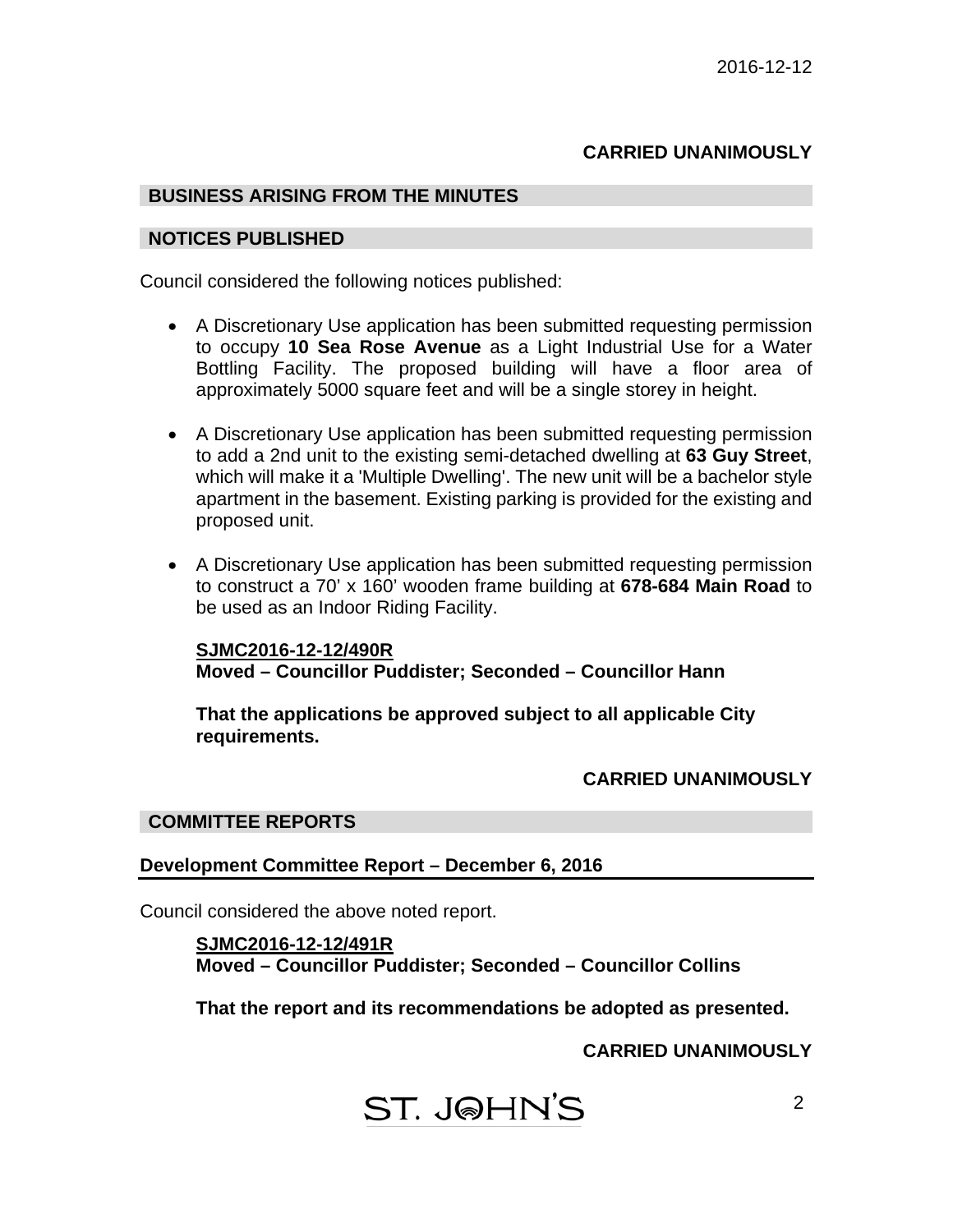#### **Finance and Administration Committee Report – December 1, 2016**

Council considered the above noted report.

#### **SJMC2016-12-12/492R Moved – Councillor Galgay; Seconded – Deputy Mayor Ellsworth**

**That the report and its recommendations be adopted as presented.** 

#### **CARRIED UNANIMOUSLY**

#### **DEVELOPMENT PERMITS LIST**

*[Link to List](#page-7-0)* 

Council considered, for information, the above-noted for the period December 1, 2016 to December 7, 2016.

#### **BUILDING PERMITS LIST**

*[Link to List](#page-8-0)* 

Council considered the Building Permits list dated December 12, 2016.

# **SJMC2016-12-12/493R Moved – Deputy Mayor Ellsworth; Seconded – Councillor Puddister**

**That the building permits list dated December 12, 2016 be approved as presented.** 

# **CARRIED UNANIMOUSLY**

# **REQUISITIONS, PAYROLLS AND ACCOUNTS**

*[Link to Memo](#page-10-0)* 

Council considered the requisitions, payrolls and accounts for the week ending December 7, 2016.

**SJMC2016-12-12/494R Moved – Deputy Mayor Ellsworth; Seconded – Councillor Puddister** 

**That the requisitions, payrolls and accounts for the week ending December 7, 2016 be approved as presented totaling \$4,635,631.64.** 

 **CARRIED UNANIMOUSLY**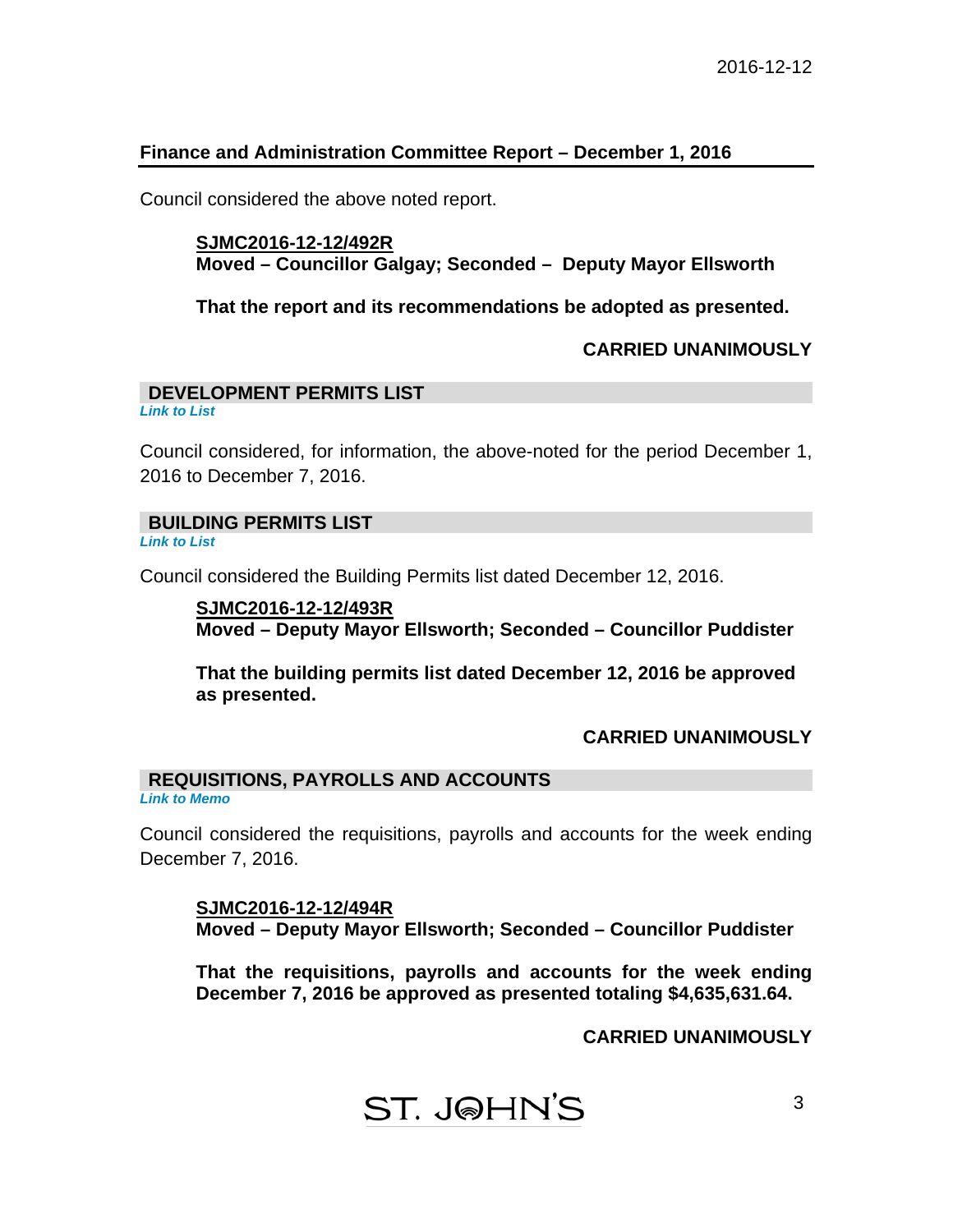#### **TENDERS/RFPS**

#### **Tender 2016162 – RHB Phase 4 Special Waste Cover Material**

Council considered the above noted tender.

**SJMC2016-12-12/495R Moved – Deputy Mayor Ellsworth; Seconded – Councillor Puddister** 

**That Council awarded the tender 2016162 to Weirs Construction Limited \$816,730.00 as per the Public Tendering Act. Harmonized Sales Tax is included in the quoted price.** 

## **CARRIED UNANIMOUSLY**

**Tender 2016163 – Life Guard Safety and Training Equipment (Paul Reynolds Centre)** 

Council considered the above noted tender.

**SJMC2016-12-12/496R Moved – Deputy Mayor Ellsworth; Seconded – Councillor Puddister** 

**Council awarded this tender to the overall lowest bidders meeting specifications, Aquam \$60,501.54 and Splashables \$18,869.70 as per the Public Tendering Act. Harmonized Sales Tax is extra to the quoted price.** 

# **CARRIED UNANIMOUSLY**

**Decision Note dated December 7, 2016 re: Goulds Sewage Pumping Station and Force Main Repair Project Engineering Consulting Services** 

Council considered the above noted request for proposals.

**SJMC2016-12-12/497R Moved – Deputy Mayor Ellsworth; Seconded – Councillor Puddister** 

**Council awarded this RFP to Kavanagh Associates Ltd. In the amount of \$902,149.13 (HST included).** 

**CARRIED UNANIMOUSLY**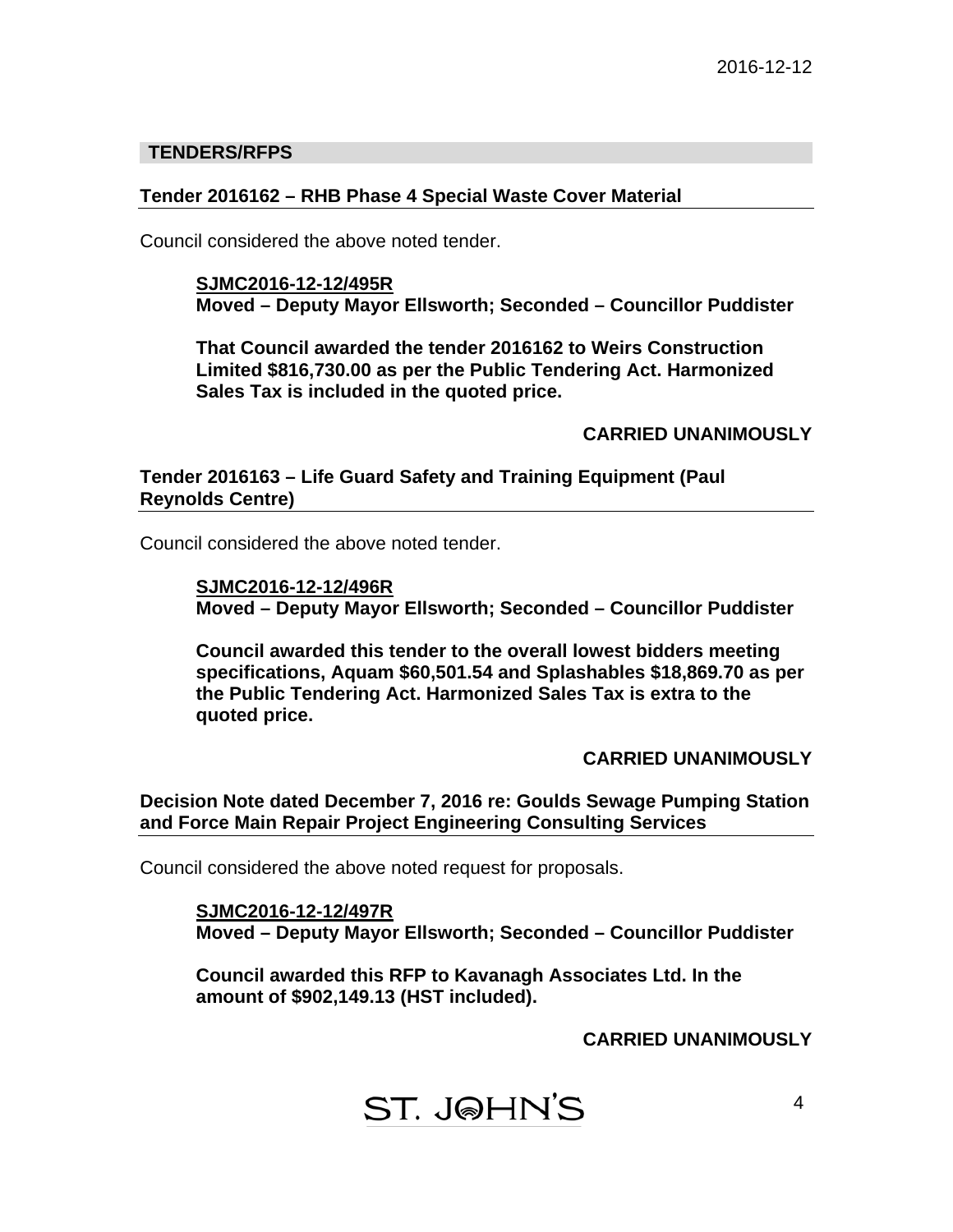#### **NOTICES OF MOTION, RESOLUTIONS QUESTIONS AND PETITIONS**

#### **OTHER BUSINESS**

**Decision Note dated December 7, 2016 re: Travel – Canadian Cities Organization (CCCO) – Semi-Annual Board of Directors Meeting** 

Council considered the above noted.

**SJMC2016-12-12/498R Moved – Councillor Puddister; Seconded – Councillor Collins** 

**That Council approve the costs associated with Councillor Hickman attending the CCCO Semi-Annual Board of Directors meetings in Ottawa, Ontario from February 1 to 4, 2017.** 

**CARRIED UNANIMOUSLY** 

**Decision Note dated December 8, 2016 re: Funding Request re: The Waterford Valley Rotary Club Mobile Educative Booth Exhibit on the Waterford River** 

Council considered the above noted.

**SJMC2016-12-12/499R Moved – Councillor Tilley; Seconded – Councillor Lane** 

**That Council approve a donation of \$5000 toward the Waterford Valley Rotary Club Mobile Educative Booth/Exhibit in cooperation with the Municipalities of Mount Pearl and Paradise. This funding will be taken from Capital out of Revenue for 2016.** 

**CARRIED UNANIMOUSLY** 

**Decision Note dated December 8, 2016 re: BIA Election – Board of Management – Downtown St. John's** 

Consideration was given to the above noted.

**SJMC2016-12-12/500R Moved – Councillor Breen; Seconded – Councillor Lane** 

**That the following nominees be approved:**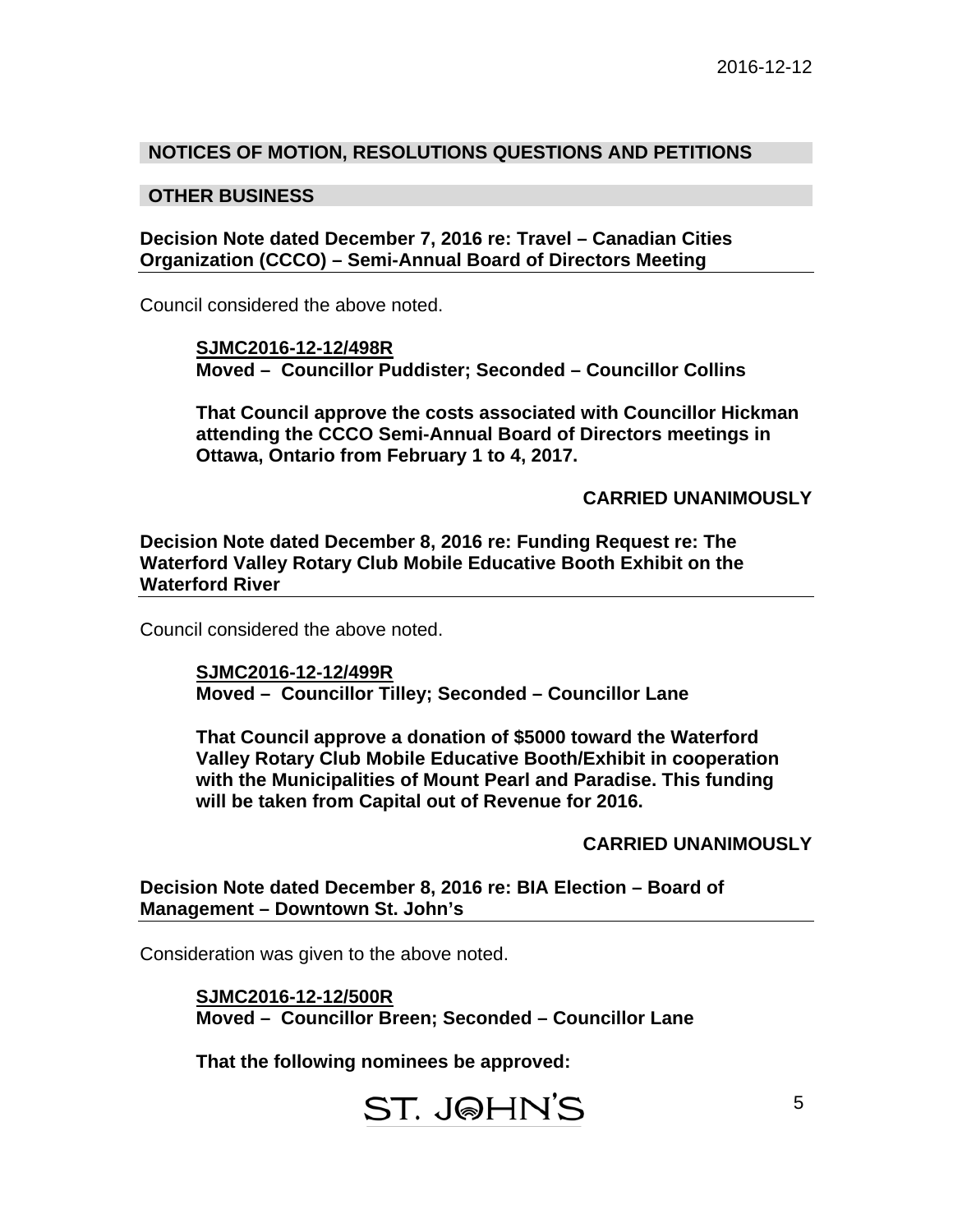- **1. John McCarthy McCarthy Holdings Ltd. (Benjamins)**
- **2. Gail Decker Gail Enterprises Ltd. (Next Clothing Co.)**

**3. Julia Bursey George The Jewelry Workshop Inc. (The Golden Tulip)** 

- **4. S. Nycki Temple-Delisle Hempware**
- **5. Mari-Lynn Taylor Model Citizens**
- **6. Joanne Slaney Altus Group**
- **7. Seamus Patrick O'Keefe SOK Associates Inc.**

# **CARRIED UNANIMOUSLY**

## **Economic Update: December 2016**

Council received the above noted as information.

## **Budget 2017**

Councillor Galgay, Chairperson of the Finance & Administration Standing Committee presented Budget 2017 including revenues and expenditures which are balanced at \$294.4 million for 2016, a 2.58 percent decrease over 2016.

**SJMC2016-12-12/501R Moved – Councillor Galgay; Seconded – Councillor Breen** 

**That the 201[7 Budget be ad](http://www.stjohns.ca/living-st-johns/your-city/budget-information)opted as presented with the attached resolutions:** *Link to Website*

- **2017 Accommodation Tax Resolution**
- **2017 Downtown St. John's Business Improvement Area Levy Resolution**
- **2017 Interest Rate Resolution**
- **2017 Property Tax Rate Resolution Commercial Properties**
- **2017 Property Tax Rate Resolution Residential Properties**
- **2017 25% Property Tax Reduction for Senior Citizens Resolution**
- **2017 Business Tax Rate on Utilities Resolution**
- **2017 Water by Meter Resolution**
- **2017 Water Tax Resolution**

All members present outlined their reasons for either supporting or rejecting the budget, after which time, the question of the motion was called.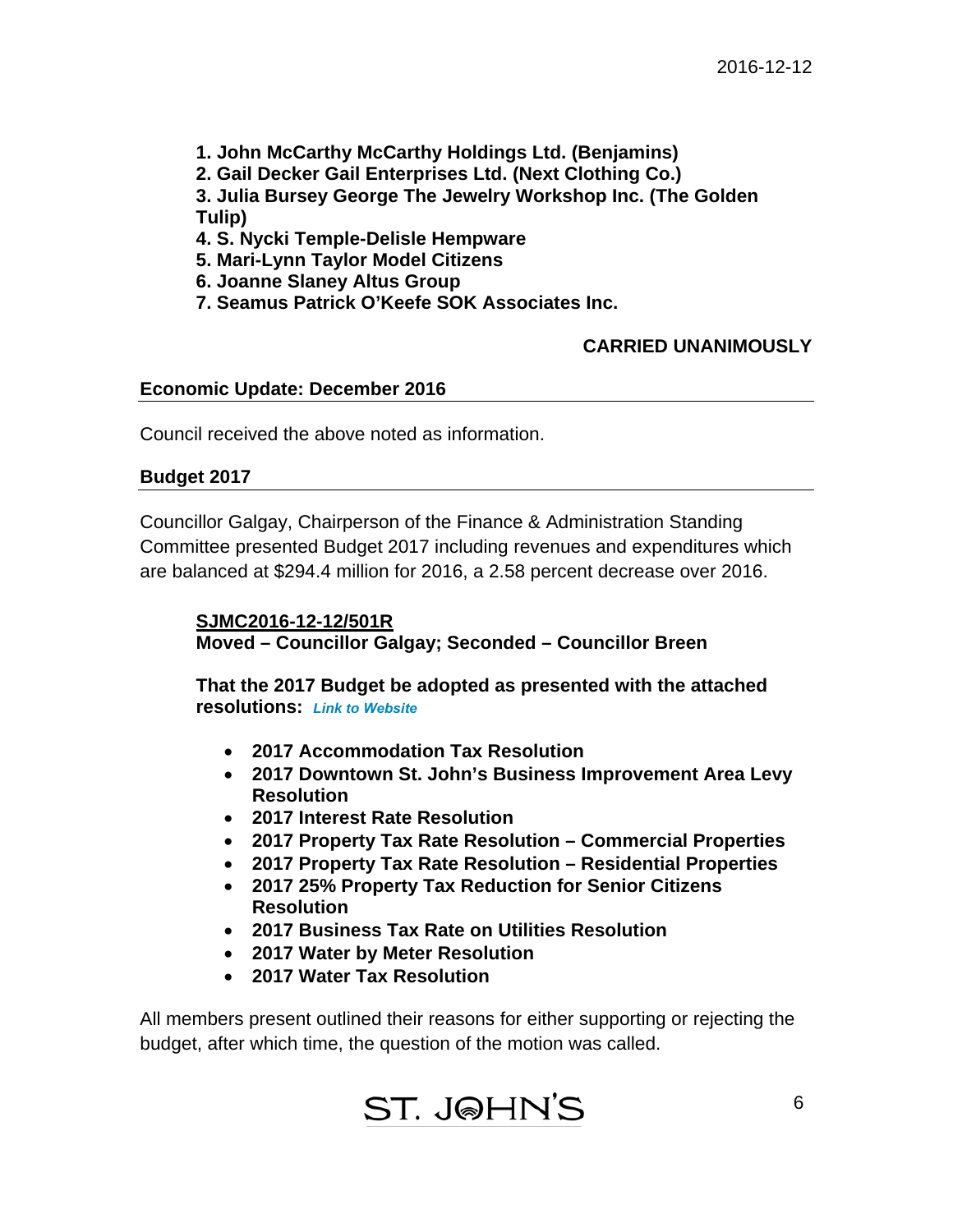#### **MOTION CARRIED WITH COUNCILLOR O'LEARY DISSENTING**

# **Councillor Hickman**

Noted that due to the proximity of the Holiday Season, the Council Meeting schedule for Tuesday, January 3<sup>rd</sup> should be rescheduled to Monday, January 9<sup>th</sup>, 2017 and made the following motion:

#### **SJMC2016-12-12/502R**

**That the first Council Meeting of 2017 will be held on Monday, January 9, 2017.** 

**Moved – Councillor Hickman; Seconded – Councillor Puddister** 

**CARRIED UNANIMOUSLY** 

#### **ADJOURNMENT**

There being no further business, the meeting adjourned at 6:15 p.m.

 **MAYOR** 

\_\_\_\_\_\_\_\_\_\_\_\_\_\_\_\_\_\_\_\_\_\_\_\_

\_\_\_\_\_\_\_\_\_\_\_\_\_\_\_\_\_\_\_\_\_\_\_\_  **CITY CLERK** 

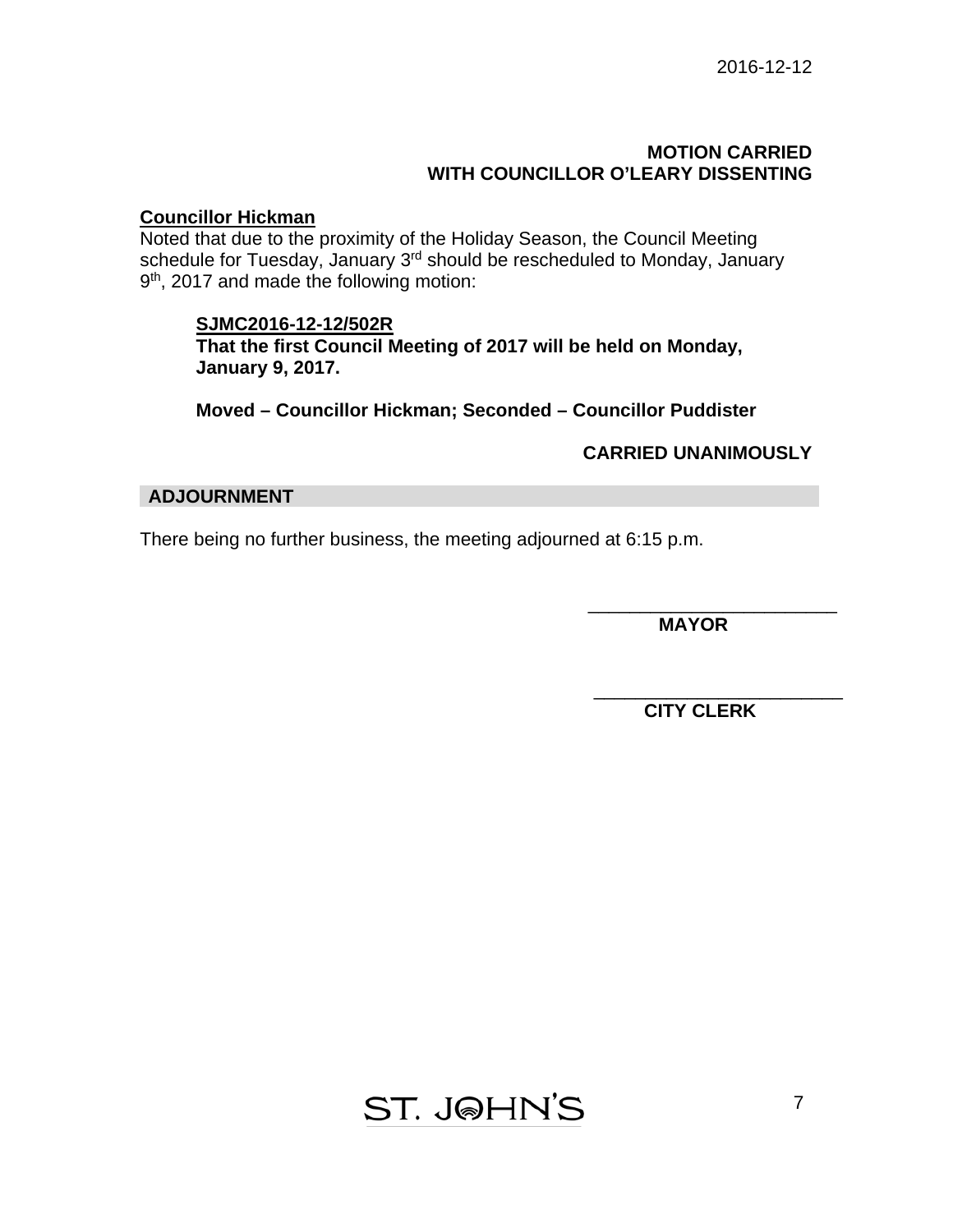#### **DEVELOPMENT PERMITS LIST DEPARTMENT OF PLANNING, DEVELOPMENT AND ENGINEERING FOR THE PERIOD OF December 1, 2016 TO December 7, 2016**

<span id="page-7-0"></span>

| Code                                                                                                                                                                                                                                                                                                                                                                                                                                                       | Applicant                          | Application                                           | Location          | Ward           | Development<br>Officer's Decision                                                         | Date           |
|------------------------------------------------------------------------------------------------------------------------------------------------------------------------------------------------------------------------------------------------------------------------------------------------------------------------------------------------------------------------------------------------------------------------------------------------------------|------------------------------------|-------------------------------------------------------|-------------------|----------------|-------------------------------------------------------------------------------------------|----------------|
| <b>RES</b>                                                                                                                                                                                                                                                                                                                                                                                                                                                 |                                    | Home Office for<br><b>Matchmaking Services</b>        | 37 Patrick Street | $\overline{2}$ | Approved                                                                                  | 16-12-01       |
| <b>RES</b>                                                                                                                                                                                                                                                                                                                                                                                                                                                 | <b>Dynamic</b><br>Engineering Ltd. | Subdivide for 2<br><b>Additional Building</b><br>Lots | 4 Kaitlyn Place   | 1              | Approved                                                                                  | 16-12-06       |
| <b>RES</b>                                                                                                                                                                                                                                                                                                                                                                                                                                                 |                                    | <b>Building Lot</b>                                   | 678Mmain Road     | 5              | Approved                                                                                  | $16 - 12 - 07$ |
| <b>RES</b>                                                                                                                                                                                                                                                                                                                                                                                                                                                 | Pinnacle<br>Engineering            | 104 Building Lots                                     | Clovelly Stage 3C | 1              | Approved                                                                                  | $16 - 12 - 07$ |
|                                                                                                                                                                                                                                                                                                                                                                                                                                                            |                                    |                                                       |                   |                |                                                                                           |                |
|                                                                                                                                                                                                                                                                                                                                                                                                                                                            |                                    |                                                       |                   |                |                                                                                           |                |
|                                                                                                                                                                                                                                                                                                                                                                                                                                                            |                                    |                                                       |                   |                |                                                                                           |                |
|                                                                                                                                                                                                                                                                                                                                                                                                                                                            |                                    |                                                       |                   |                |                                                                                           |                |
|                                                                                                                                                                                                                                                                                                                                                                                                                                                            |                                    |                                                       |                   |                |                                                                                           |                |
|                                                                                                                                                                                                                                                                                                                                                                                                                                                            |                                    |                                                       |                   |                |                                                                                           |                |
| Juintes of December 1<br><b>Code Classification:</b><br><b>INST</b><br>- Institutional<br><b>RES</b><br>- Residential<br><b>COM</b><br>- Commercial<br><b>IND</b><br>- Industrial<br>AG<br>- Agriculture<br><b>OT</b><br>- Other<br>This list is issued for information purposes only. Applicants have been advised in<br>writing of the Development Officer's decision and their right to appeal any decision<br>to the St. John's Local Board of Appeal. |                                    |                                                       |                   |                | <b>Gerard Doran</b><br>Development Supervisor<br>Development Division -<br>PDE Department |                |
| $**$                                                                                                                                                                                                                                                                                                                                                                                                                                                       |                                    |                                                       |                   |                |                                                                                           |                |
|                                                                                                                                                                                                                                                                                                                                                                                                                                                            |                                    | <b>DOCKOUT</b>                                        |                   |                |                                                                                           |                |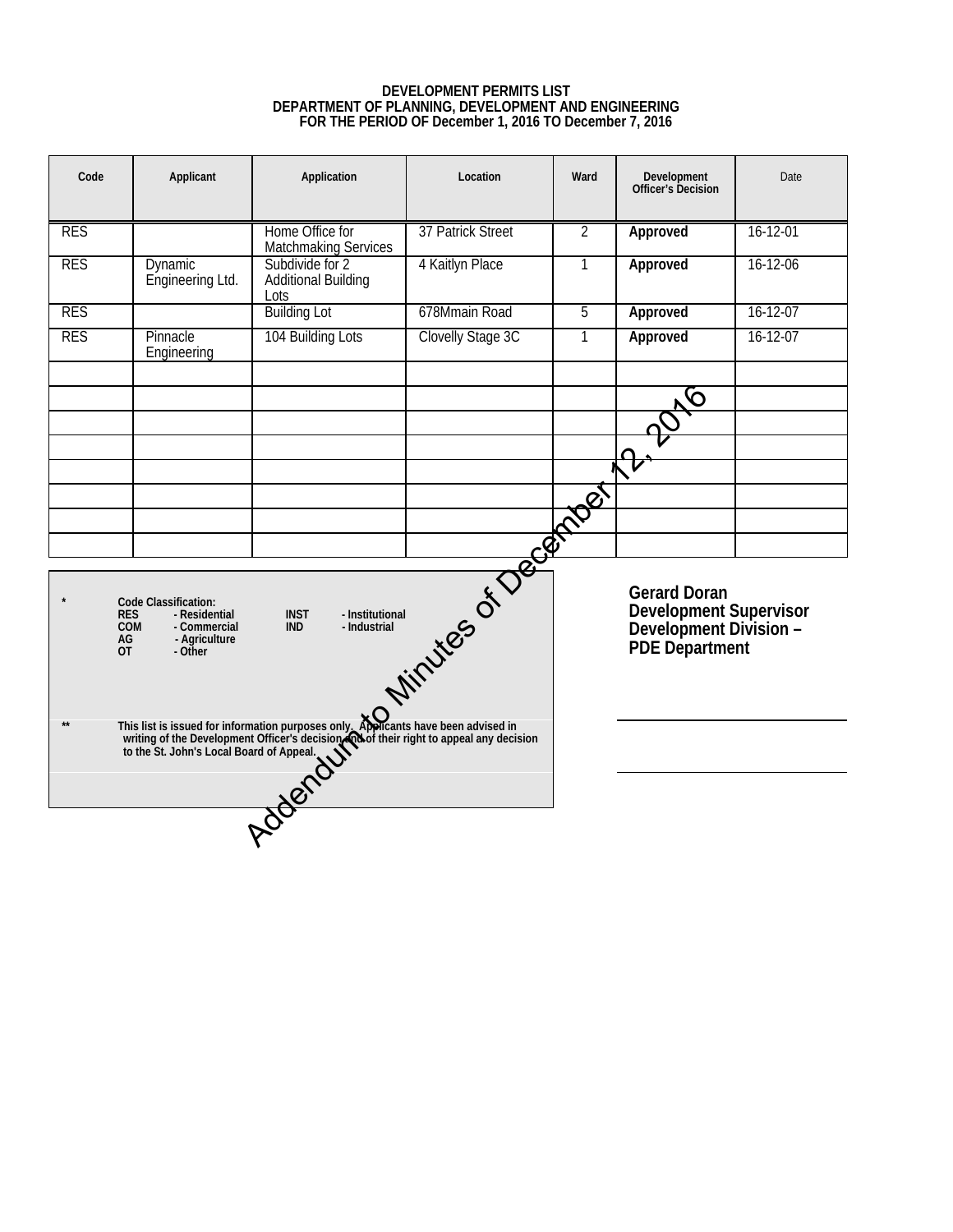## <span id="page-8-0"></span>**Building Permits List Council's December 12, 2016 Regular Meeting**

Permits Issued: 2016/12/01 To 2016/12/07

#### **Class: Commercial**

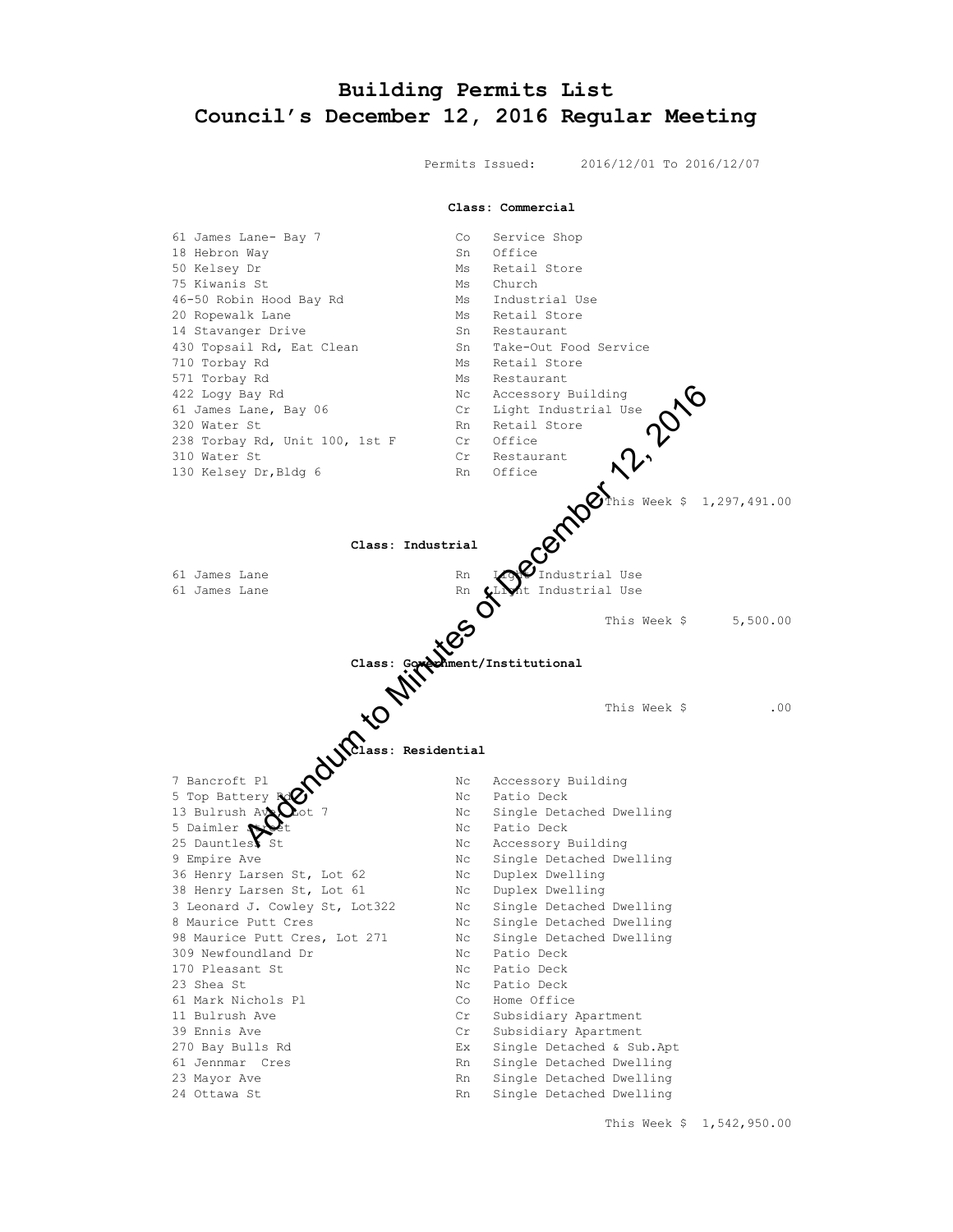|                                                                                                      | Class: Demolition                                                                                                                                                                |                                               |                       |
|------------------------------------------------------------------------------------------------------|----------------------------------------------------------------------------------------------------------------------------------------------------------------------------------|-----------------------------------------------|-----------------------|
|                                                                                                      |                                                                                                                                                                                  | This Week \$                                  | .00                   |
|                                                                                                      |                                                                                                                                                                                  | This Week 'S Total: \$ 2,845,941.00           |                       |
|                                                                                                      | Repair Permits Issued: 2016/12/01 To 2016/12/07 \$                                                                                                                               |                                               | 6,900.00              |
|                                                                                                      | Co Change Of Occupancy                                                                                                                                                           | Legend<br>Sw Site Work                        |                       |
|                                                                                                      | Cr Chng Of Occ/Renovtns<br>Ex Extension<br>Nc New Construction                                                                                                                   | Ms Mobile Sign<br>Sn<br>Sign<br>Cc<br>Chimney | truction              |
|                                                                                                      | Oc Occupant Change                                                                                                                                                               | Dm<br>Demol                                   |                       |
|                                                                                                      |                                                                                                                                                                                  |                                               |                       |
|                                                                                                      |                                                                                                                                                                                  |                                               |                       |
|                                                                                                      | 1214 Blackhead Road - your application for an accessory building $\frac{1}{2}$ rejected to Section 8.3.6(2) (i) of the St. John's Development Regulations.<br>2016<br>December 1 |                                               |                       |
|                                                                                                      |                                                                                                                                                                                  | 2016                                          | $\%$ VARIANCE $(+/-)$ |
|                                                                                                      | 4,666.00                                                                                                                                                                         | \$123,764,549.00                              | $-3$                  |
|                                                                                                      | \$0.00                                                                                                                                                                           | \$5,500.00                                    | 100                   |
|                                                                                                      | \$16,013,276.00                                                                                                                                                                  | \$6,053,109.00                                | $-62$                 |
|                                                                                                      | \$81,326,021.00                                                                                                                                                                  | \$75, 179, 455.00                             | $-8$                  |
|                                                                                                      | \$4,136,331.00                                                                                                                                                                   | \$4,463,979.00                                | 8                     |
| TYPE<br>Commercial<br>Industrial<br>Government/Institutional<br>Housing Units (1 & 2 Family Du Cong) | 222                                                                                                                                                                              | 241                                           |                       |

Respectfully Submitted,

Jason Sinyard, P. Eng., MBA Deputy City Manger Planning, Engineering & Regulatory Services